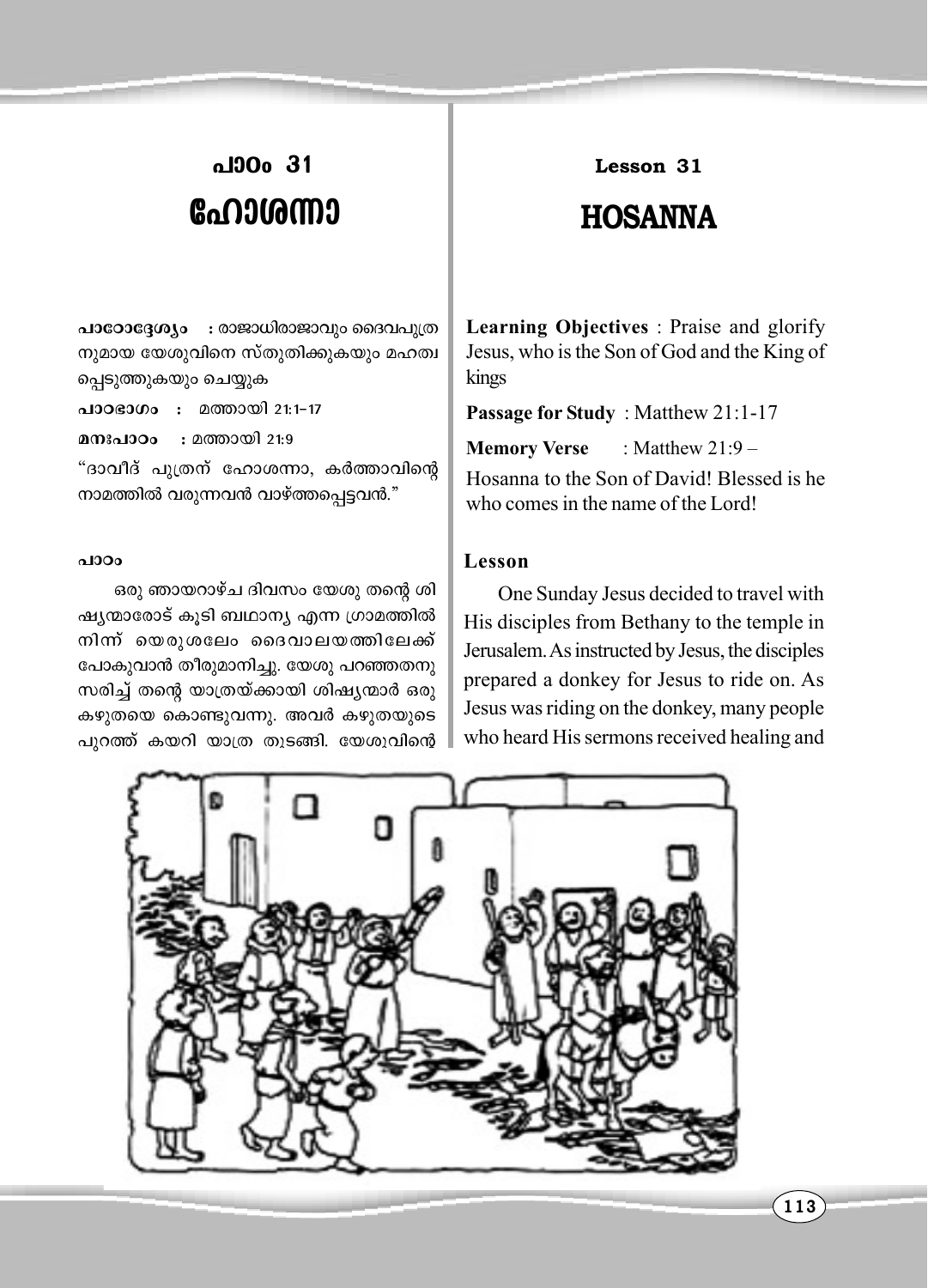പ്രസംഗങ്ങൾ കേട്ടവരും, രോഗശാന്തി പ്രാപിച്ച വരും, അത്ഭുതങ്ങൾ കണ്ടവരുമായ അനേകം ആളുകളും കുട്ടികളും യേശുവിനൊപ്പം കൂടി. അ വർ വഴിയിൽ വസ്ത്രങ്ങൾ വിരിച്ചും, വൃക്ഷക്കൊ മ്പുകൾ വിതറിയും, കുരുത്തോല പിടിച്ചുകൊ ണ്ട് യേശുവിനെ സ്വീകരിച്ചു. മുമ്പും പിമ്പും നട ന്നവർ ദാവീദ് പുത്രന് ഹോശന്നാ, കർത്താവി ന്റെ നാമത്തിൽ വരുന്നവൻ വാഴ്ത്തപ്പെട്ടവൻ എ ന്ന് ഉച്ചത്തിൽ വിളിച്ചുപറഞ്ഞുകൊണ്ടിരുന്നു.

അങ്ങനെ യേശു ഒരു വലിയ ജനക്കൂട്ടത്തി ന്റെ അകമ്പടിയോകൂടെ ദൈവാലയത്തിൽ എ ത്തി യേശു അവിടെ ചെന്നപ്പോൾ യെഹൂദന്മാ രുടെ ഒരു വലിയ പെരുന്നാളിനുള്ള ഒരുക്കങ്ങൾ നടക്കുകയായിരുന്ന അവിടെ ധാരാളം കച്ചവട ക്കാർ ആട്, കാള, പ്രാവ് മുതലായവയെ വിൽ ക്കുകയും വാങ്ങുകയും ചെയ്യുന്നുണ്ടായിരുന്നു.

saw His miracles followed Him. A very large crowd spread their cloaks on the road, while others cut branches from the trees and spread them on the road. The crowds that went ahead of him and those that followed shouted, "Hosanna to the Son of David!" "Blessed is he who comes in the name of the Lord!" Hosanna in the highest heaven!"

Jesus entered the temple accompanied by the large crowd. The temple was getting ready for an important Jewish festival and traders were buying and selling cattle and birds for the sacrifices.

Jesus entered the temple courts and drove

അവരുടെ ശബ്ദം അതിഭയങ്കരമായി രുന്നു. ഇതു കണ്ട യേശുവിന് വളരെ വേദനയും സങ്ക ടവും ഉണ്ടായി. ക ച്ചവടക്കാരെയും ആടുകളെയും പ്രാ വുകളെയും എല്ലാം ദൈവാലയ ത്തിൽ നിന്ന് യേ ശു പുറത്താക്കി എന്നിട്ട് ഇങ്ങനെ പ റഞ്ഞു.



out all who were buying selling and there. He over the turned tables of the money changers and the benches  $\alpha$ f those selling doves. "It is written," he said to them.